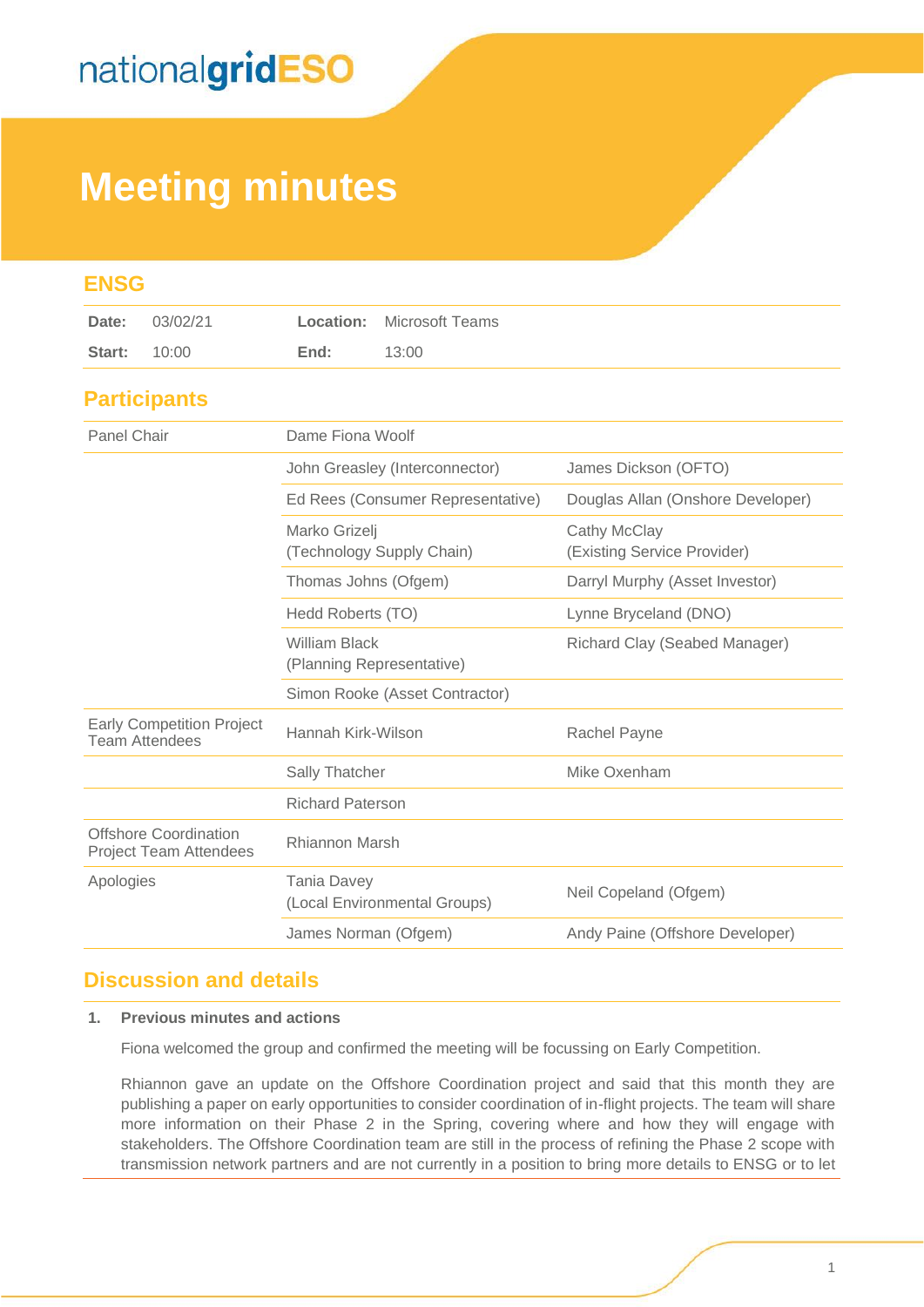them know if they will be needed. Rhiannon said it would be good to receive direct contact from ENSG members if they have any comments. Stakeholder engagement will be announced later.

There were no additional comments on the minutes from the previous meeting.

Actions 26, 31, 32, 33 were closed.

#### **2. Early Competition: Role of the TO**

Sally Thatcher presented the approach the team have taken on stakeholder engagement, how the ESO have come to their position as well as how the decisions were made and what evidence was used. There had been 12 responses, which was an improvement on the Phase 2 consultation. Sally said they are considering three main questions:

- Should TOs be able to compete and participate in Early Competition?
- If they can, what form does that take?
- If they are participating, how are conflicts of interest managed?

Sally wanted to highlight that they are still only part way through the journey and there will be further discussions with Ofgem as the final decision makers. Phase 2 of the project explored conflicts of interest, considering the first two questions. For the ESO's stakeholder approach, they discussed in workshops the process and where the conflicts start to arise. It was also discussed in bilateral conversations and they discussed with the TOs how they believe they should participate. The ESO position in the Phase 2 consultation was that the TOs should not be excluded and they should participate as a bidder.

Phase 3 then looked at how conflicts could be mitigated. There were further bilateral conversations and joint discussion with the TOs. The Phase 3 consultation set out the proposed mitigation actions. Discussions with TOs showed two of the TOs believed the counterfactual method had more merit so the ESO held two workshops with them about what that might look like.

Sally discussed the stakeholder feedback received from Phases 2 and 3 on slides 8 and 9.

Fiona said she has been quoted on slide 9 but she had not talked in terms of a central network planning body but, rather, an independent planning body.

#### **ACTION – Sally to correct Fiona's quote on slide 9 to say independent planning body.**

Sally said that they were looking at how the pathfinder projects were managed to inform what the counterfactual process might look like. Lynne said the pathfinder projects for the Merseyside and stability pathfinders were developed by ESO and not the result of planning or dialogue with the TOs in advance. This caused a mismatch in the scope of the pathfinder projects and where the TOs think network issues are. This then caused issues with connections and volumes. So, Lynne recommended the ESO needs to keep in mind that the pathfinders were run separately from TOs and ESO now agrees that it wasn't the best approach. So, it is useful to look at the counterfactual approach by considering how the pathfinder project may work, but it is not the best example.

Cathy said that she does think the TOs should participate. If the TOs compete, it may mean connection dates are pushed back and the ESO need to consider how they overcome this as there is a problem. However, excluding the TOs is not good for consumers.

Sally set out the reasons why the ESO thinks TOs should participate and the issues there might be on slide 10 and 11, with the rationale for the ESO's position on TO participation.

Darryl said he understands the logic and sympathises with outside bidders going against the incumbent TOs. He felt that there was a risk that bidders would be put off if incumbent TOs were free to compete and whether we could end up in a position where there is little competition as it will be a long expensive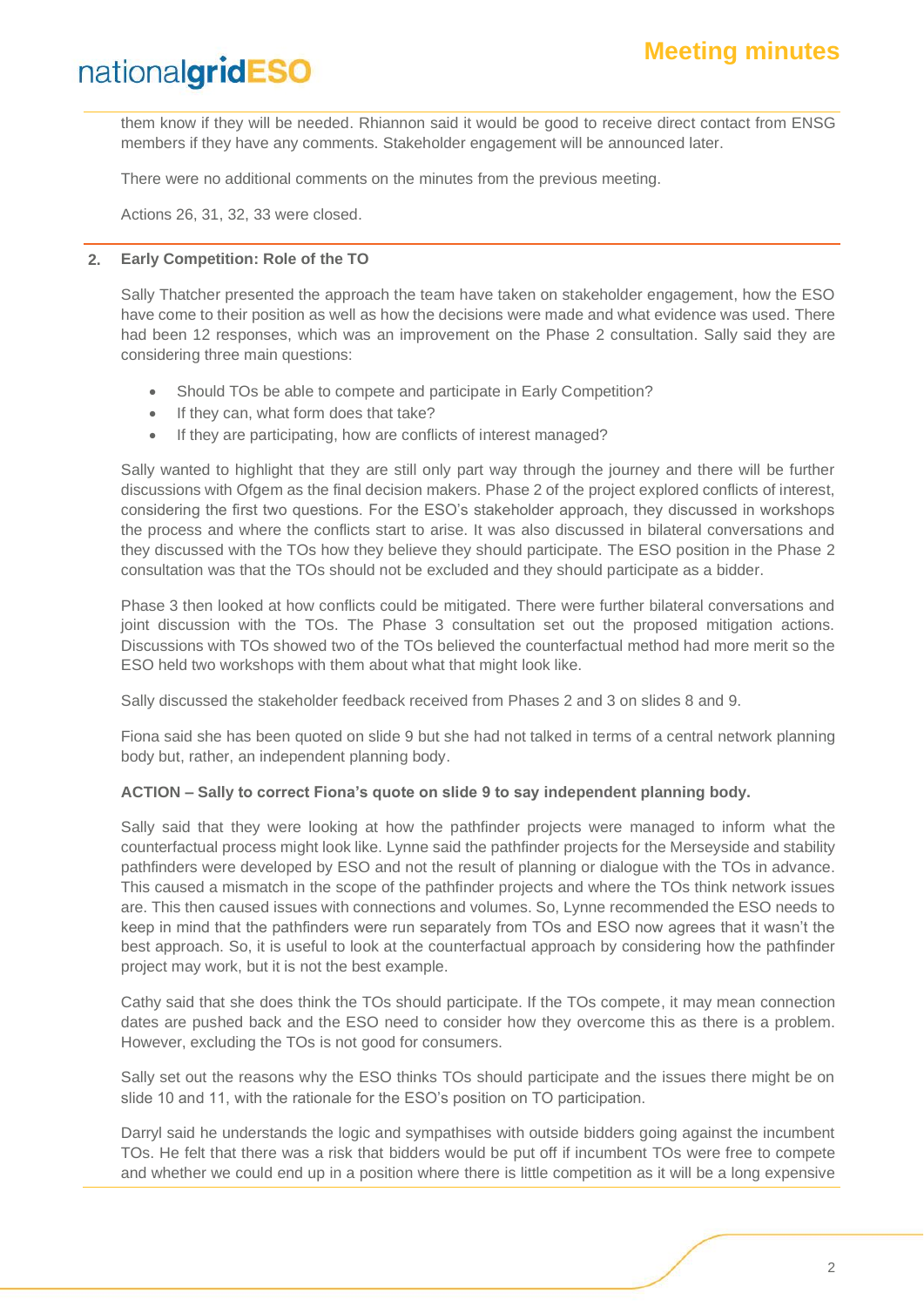journey. If the outcome of the first bid is that one of the incumbent TOs wins, then there is a difficult dilemma after that. It will be challenging to argue there really is a level playing field. It would always look like the incumbent TOs have the advantage. Cathy replied that in the reactive tender, the incumbent was beaten.

James D said there has been a lot of effort from the ESO to solicit feedback in their consultation and he is conscious of the difficulty to get responses. James said the ESO did what they could to get feedback from the industry but wanted the ESO to focus on the presentation of the results, the decisions that have been taken by the ESO and finally, whether the consultation response is considered comprehensive enough to shape recommendations. James has concerns that the ESO are framing the responses to support their position. Most incumbent TOs disagree with TO participation as a bidder, yet it is set out as if there is overwhelming support for TO participation in that form. James said it is important to consider how responses are presented and to deal with any accusation made to the ESO that they are trying to justify a position they would like to take. It is also unclear if the ESO process to make decisions is entirely based on feedback or if there is a pre-existing direction from Ofgem. It needs to be clear that if it is based on feedback, whether it is appropriate to go with a simple majority and that all stakeholders have the same say. James said it would be useful to articulate the method through which the ESO has arrived at their conclusions.

Sally said it is not as simple as just taking the majority as it is not a fair reflection. The ESO take into account stakeholder feedback and international experience as well as other GB processes. During Phase 2, the ESO asked stakeholders if TOs should participate and if so how. Three stakeholders said "yes", TOs should participate, two said "yes" with a counterfactual and one said "no". So, the majority is in agreement that TOs should participate.

Fiona said she is concerned if responses that say TOs should participate with a counterfactual are being amalgamated with other issues; it needs to be looked at separately. James agreed and said that in a previous meeting he asked if the counterfactual approach had been dropped and was told it was, so it is confusing this option is being used to sway the argument when it is not the outcome that is being proposed. Sally said that responses suggesting the counterfactual approach are suggesting they believe the TOs should be able to propose a solution. She feels it is difficult to interpret that response as TOs should not be able to provide a counterfactual solution and participate.

Darryl asked if the winning bid does not provide a suitable or better solution against the counterfactual then would the solution to stop and go to the TO anyway? Sally said "yes", at some point there will need to be a comparison with the TO counterfactual.

Lynne said her preference is that the TO should be able to participate as the counterfactual which market bids would then be assessed against. . Lynne said theScottish TOs have argued that there should be a counterfactual to ensure the benefits, that the RIIO framework was designed to deliver, are there and if the competition does not work there is then a further option to fall back on. Views supporting the counterfactual approach have been recognised in the consultations but wasn't not considered further in any detail as a potential option as the ESO decided it wasn't their preferred method. There have been challenging circumstances with running engagement with COVID-19 and engagement has been great, but there was never the opportunity to explore this option as part of the formal consultation process, which is something the Scottish TOs would have favoured. It was clarified that Lynne was speaking from her company position rather than representing the DNOs.

Simon said it also depends whether the projects are onshore or offshore as they will be approached in different ways. If the process is just for onshore projects, then the best way to succeed would be to team up with TOs otherwise the cost is too high. A bid without the benefit of a TO in the bidding team would appear unlikely to be successful as very few contractors are involved in onshore projects. Sally said Early Competition is focusing on onshore projects.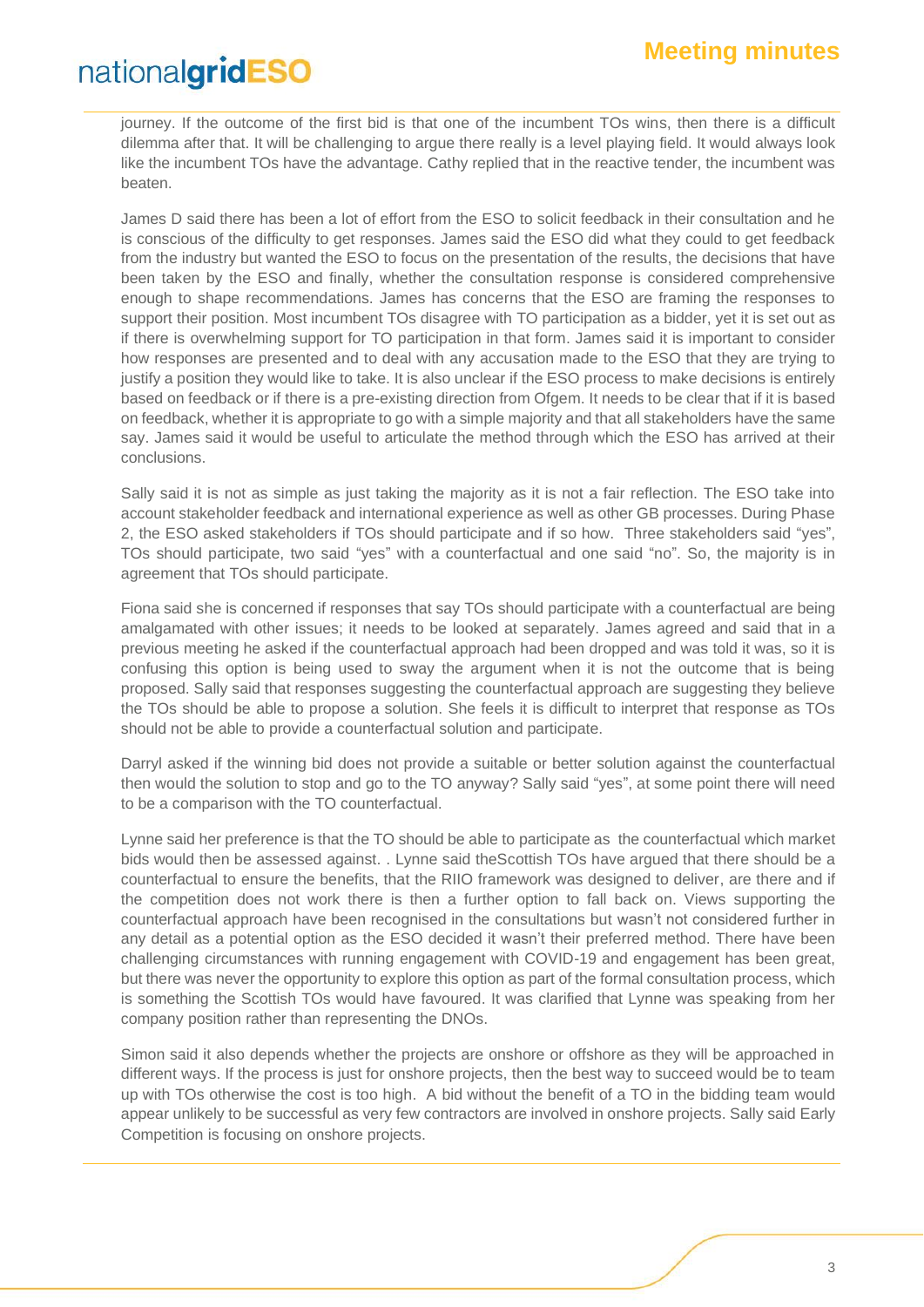Cathy said the consultation is not based on voting and the ESO will not get an agreement from all stakeholders. The consultation does not set out what is right for consumers and we need to consider benefits to consumers in the long term rather than company interest. Cathy questioned whether Early Competition from independent providers was ever likely to provide a better result if no TOs were present. The result might be more expensive or increase constraints in an effort to complete quickly.

Ed said there needs to be a counterfactual to see if there is more benefit for consumers. From a consumer perspective, if Early Competition means more options could be considered or more parties work together with incumbent TOs, then it will provide benefits to consumers. Darryl agreed and recommended a very focussed market engagement process where there is active engagement to seek market evidence on which the introduction of a new form of competition could be based.

Sally summarised the options if it is assumed TOs would participate with a counterfactual or as a bidder and the ESO's rationale and positions on slides 12 and 13.

Cathy asked why the conflict of interest is higher with a counterfactual approach. Sally said she wouldn't say that it is higher for a counterfactual approach, but that the conflicts of interest would still exist under this approach.

Fiona asked if the ESO felt they had explored this issue enough with the industry. Sally said one of challenges is that it is difficult to get to the bottom of what was being proposed with the counterfactual approach and it is still not completely clear.

Lynne said the counterfactual approach is the current RIIO framework; the ESO needs to discuss the detail as a formal issue if they want to change the counterfactual approach. Sally said the challenge is to tie it in with the Early Competition process and that they need a transparent process where the TOs are held to account. Lynne said this shows that the issue has not been explored enough as a potential option and although she is a representative of the DNOs, feels the TOs should be allowed to discuss this further as well as the rest of industry. There is a need to compare the two fairly. The biggest concern is with the significant delays that could be introduced in the revised counterfactual scenario.

James agreed that it is not clear what the counterfactual approach is, and it seems that a conclusion is being reached without due consideration. This goes back to James' previous point that feedback is being presented as a single view to justify the ESO position. Sally responded that this is something that was raised by the TOs part way through the process and there were only two parties that supported the approach. The ESO feels that this option was looked at in more detail and they needed to keep the discussions moving along because they wanted to focus on conflict mitigation. The ESO view continues to be that this approach would be very challenging, but Ofgem will make the final decision.

Richard Paterson said the TOs see the competition as being the counterfactual; the TOs want to continue as if their processes haven't changed. The ESO has worked with the TOs to get an understanding of what they are proposing, but that process would create a lot of challenges. Lynne explained that the concept is to assess the options against the counterfactual. Early Competition would need a cost-benefit analysis to compare the market response with the RIIO solution. Sally said she understood the sentiment but the practicality of comparing all the bid options with the counterfactual would be difficult and the ESO has not worked out a way to make it work.

Cathy asked if the TOs can participate by bidding and one of them wins, would the assets end up in the regulated asset base. Sally said the TOs would be bidding for TRS like any other participants and it would be treated the same way for a fair comparison of costs. Cathy responded that this would mean a mixed model that would be very difficult, and in that case, she believes the incumbent TOs should not be participating. They would need a completely ringfenced business like NGV to compete.

Sally summarised the options for conflict management if the TOs are participating and the rational for the ESO's position on slides 14 and 15.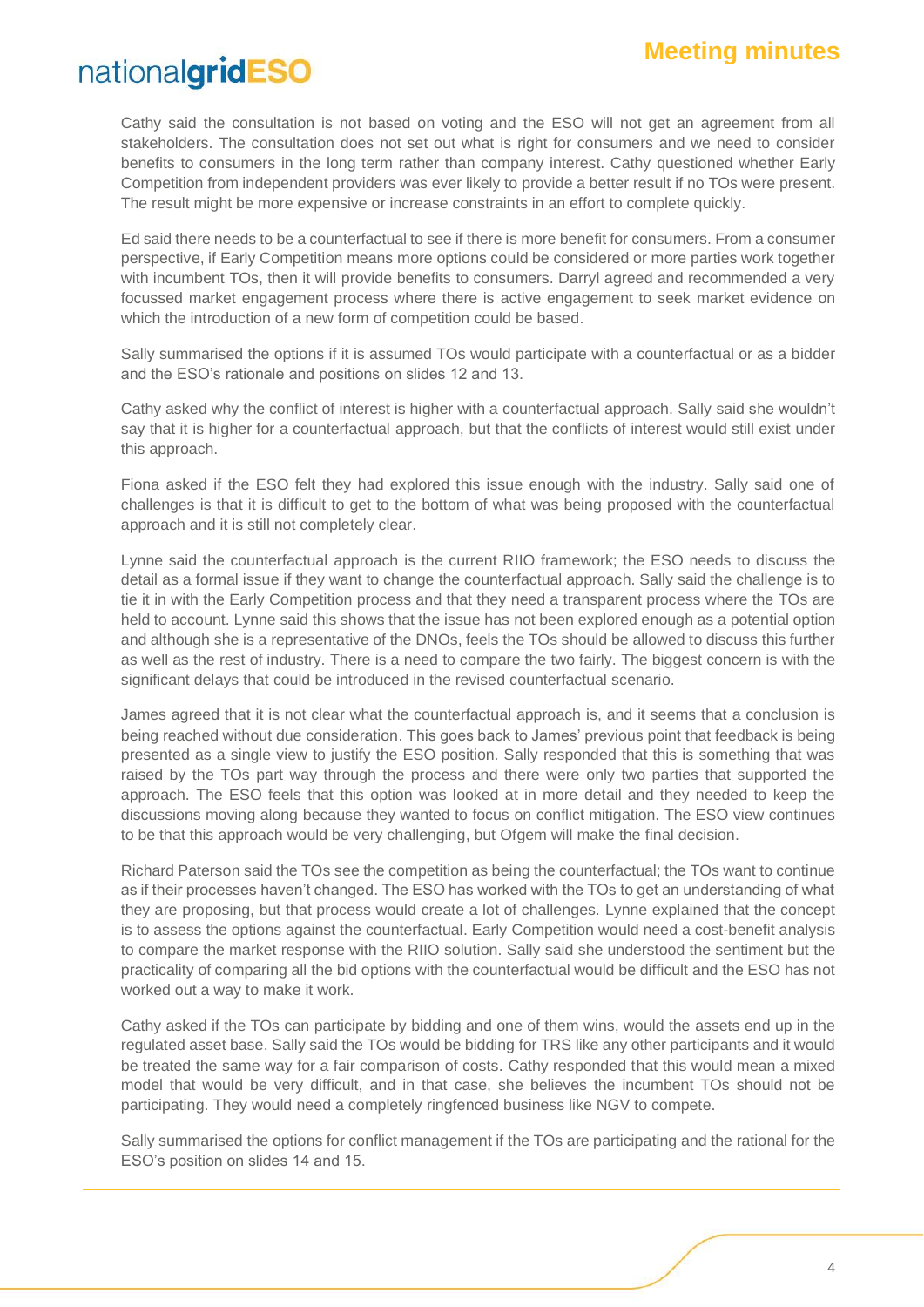James said that some issues are more significant than others. He asked how the planning resource would be split between the ESO and TO and whether it would be one or the other carrying out the planning. Richard P mentioned the potential loss of planning expertise from the TOs. Lynne explained that TOs understand well the communities and the landscape. Darryl talked of perception over reality and James agreed that sign off from the top could be difficult if it was explained that a potential bidder had taken part in setting up the basis for the competition. Sally said the ESO would do the initial planning and the TOs would do the more detailed network planning. Fiona said the TOs need to keep planning teams in place for asset health, asset replacements and handling new connections. The duplication of resource comes through the need for the TOs to retain some planning functions. There may be a small amount of duplication. The issue is how the decisions are made (in or after the NOA process).

Fiona summarised the discussion and said that presentation is key, and the evidence and rationale used by the ESO needs to be set out clearly. The ESO also needs to ensure responses on the issues are set out separately and not used to argue for other options. The mechanics of a counterfactual approach needs to be explored further and the perception that there is not a level playing field that could deter bidders needs to be considered. The ESO also needs to consider if it is possible to run a market engagement survey or exercise to get more views.

#### **3. Early Competition – Commercial Model**

On slide 29, Mike Oxenham gave an overview of the points the ESO are considering and asked ENSG for their views on the completeness of the list of the discussion points.

Darryl said they were four good points to raise and were the right ones. Darryl asked if a point he had raised in a previous meeting about the role of equity and whether it is required upfront is on the list. Mike said it is and there have been some recommendations that equity could be brought in later than originally suggested.

Simon said he also agrees with the points and agreed with what Darryl raised on equity. Simon said he does not like idea of a performance bond and tapering the amount as it would be also be required by funders. He asked if there will be a reward and penalty for debt competition outperformance. A penalty would be unfair as it could easily be triggered by market performance. Mike said they are only considering an upside as potential bidders are not comfortable in taking the risk of a downside. It is still very early days in thinking about what an incentive could look like and the ESO are going to flag to Ofgem that it needs more thought.

Darryl said a good option for the debt funding competition would be to incentivise the sponsors to be engaged throughout the process as in his experience, it feels like sponsors are being dragged through it. It would mean giving away some of the essential savings, but it might be worth it in the long run. The benefits would be hard to quantify but it seems like a logical argument.

Lynne said system stability is important and there are many elements to the frameworks and procedure standards that currently need to be followed by TOs, so the ESO should look at the existing RIIO framework as a starting point. Mike said it was a valid point but there are differences in the model which would mean it cannot be applied as is, but in some cases, it might be appropriate and in others they may need to adapt it.

Cathy said it would be good for the ESO to highlight where they have changed their position in response to feedback. Mike said on the commercial model, in many cases, it is probably where they have refined and further developed their position, but there are some instances where the ESO has changed their mind and they can ensure these are flagged to Ofgem. Mike also wanted to highlight that their original views on the commercial model presented in Phase 2 were developed taking the diverse stakeholder views from their engagement, including webinars, into account too.